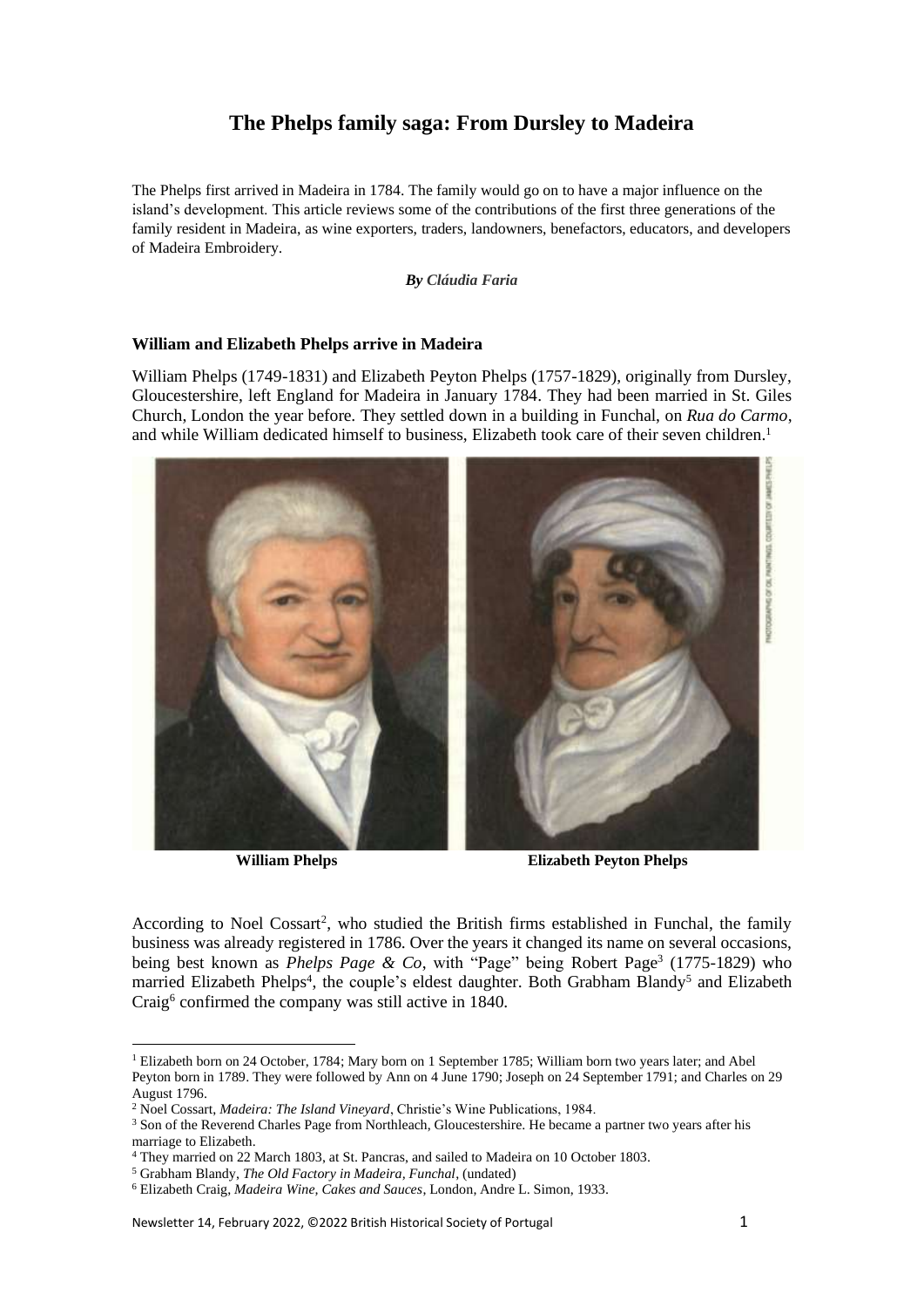#### **Joseph and Elizabeth expand the business**

Following tradition, the sons were sent to London to study and it was during his stay in the capital that Joseph met Elizabeth Dickinson<sup>7</sup> (1796-1876), to whom he got engaged. They married in the summer of 1819 and sailed to Funchal so that Joseph could join his father's business. The couple had a large family of eleven children, all born in Funchal. Most of the family became well-known figures in Madeiran society, especially Joseph and his wife, who also lived in a house in *Rua do Carmo*, where Joseph reserved a few rooms for his office.



 **The Phelps' house in Funchal<sup>8</sup>**

*Phelps Page & Co* exported wine to various parts of the world, including New York, Boston, Guernsey, Cadiz, Gibraltar and Amsterdam. In addition, the company had a store located at the heart of the city where groceries, furniture, cloth, and a series of items related to the wine business were sold. Several local researchers have confirmed that the firm, run by Joseph Phelps, was very successful and dominated the market worldwide for Madeiran wine. The company's size is easily confirmed by the fact that it had 11 warehouses, mostly located in the Carmo area, as well as by the number of wine casks that were daily undergoing the "estufagem"<sup>9</sup> process in the wine greenhouse, amounting to 140 barrels.

All in all, the firm owned a series of buildings and houses scattered around the city and even the British Consul in Funchal, Henry Veitch, admitted "…*that the British residents in Madeira had become such landed proprietors that one firm – that of Phelps Page & Co – was the third largest*  landowner in Funchal<sup>"10</sup>. In addition, the firm was granted permission to have its own coins and, consequently, many people used to do their shopping exclusively at the *Phelps Page & Co* shop, thus guaranteeing a prosperous and dynamic business. Joseph Phelps was a member of the Trade Board of Funchal, established in 1835, having been appointed treasurer. He was also involved with the Agriculture Board and the *Sociedade Funchalense dos Amigos das Ciências e das Artes*. He was a member of the *Asilo de Mendicidade do Funchal* and was the local agent for the Peninsular and Oriental Steam Navigation Company.

<sup>7</sup> Daughter of Captain R. N. Thomas Dickinson and Francis de Brissac.

<sup>8</sup> Perestrellos Photographer. *Museu de Fotografia da Madeira*– Atelier Vicentes Collection

<sup>&</sup>lt;sup>9</sup> A process of heating the wine to duplicate the effect of a long sea voyage through tropical climates.

<sup>10</sup> Desmond Gregory, *The Beneficent Usurpers*, London, Associated University Press, 1988, p.46.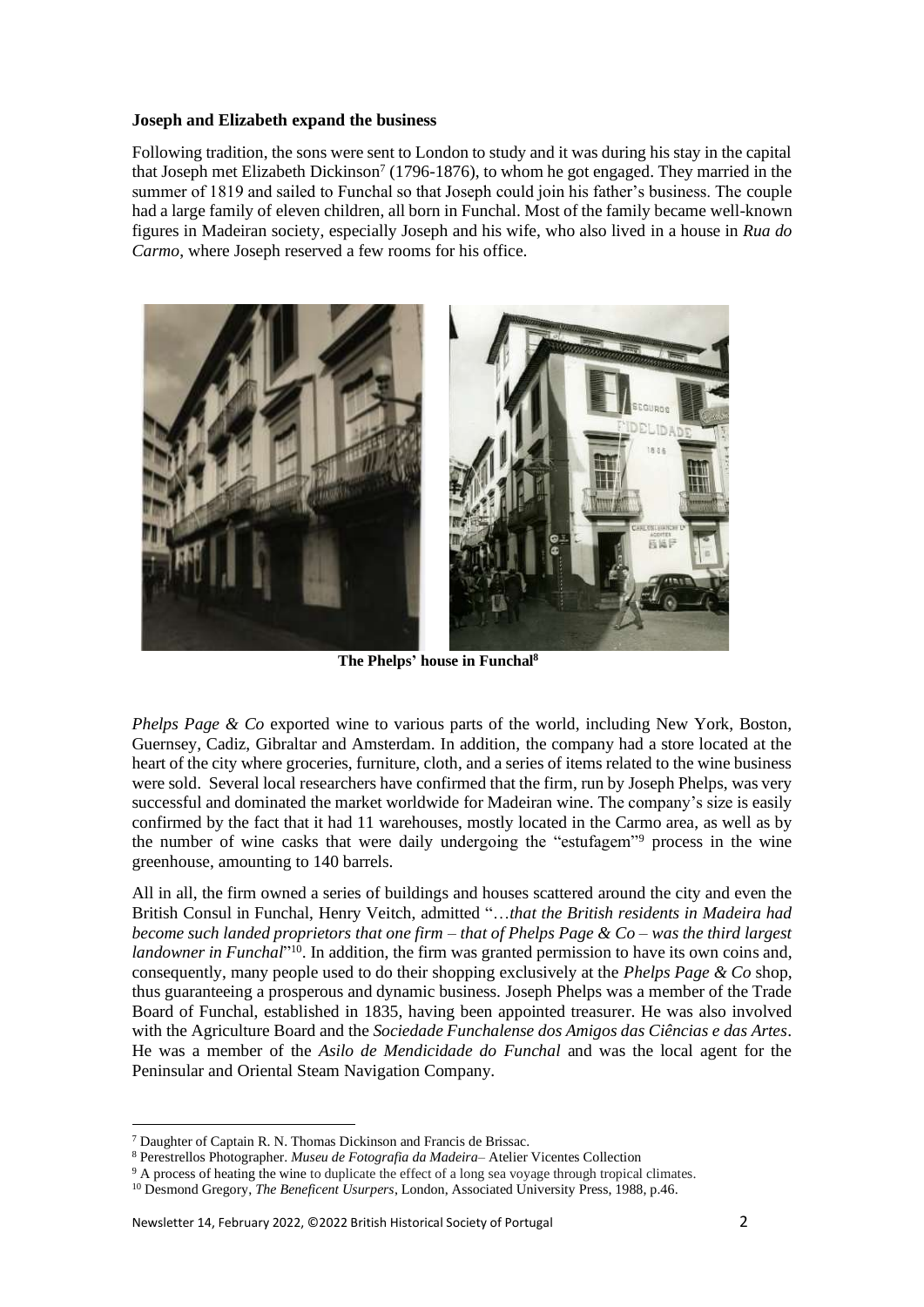#### **Quinta do Prazer**

In addition to a house located in Carmo in Funchal, the firm owned a countryside estate called *Quinta do Prazer* (Pleasure), to where the family often escaped to spend a few days and get away from the bustling city. It was acquired on 13 May 1805 at a cost of "15 contos de réis"<sup>11</sup>, a fortune for that time. It soon became a fashionable place, being a "must" visit to many of those who passed by the island or came to sojourn and benefit from the mild climate and pleasant atmosphere.



**Quinta do Prazer<sup>12</sup>**

The family's letters and private papers are filled with descriptions of dinner and tea parties, and of reading and dancing soirées, as well as of the famous picnics, when every visitor, by request of the lady of the house, would plant a tree or a bush, hence expanding the green area of the property. According to Mary's<sup>13</sup> diary, it was her favourite place on the island and she frequently spent time there, playing the piano, reading or walking along the gardens and paths. It was also a desirable place to recover from any illness and, whenever the parents were away, visiting their family and friends in London, the children used to go up there and benefit from the tranquillity and security of the area.

<sup>11</sup> A.R.M., R.N., Livro 3, nº 2284, fls. 37vº.-42vº., Tab. Cândido Leal e Lacerda.

<sup>12</sup> Engraving included in *A Shoebox of Letters* by Penelope Forrest published in 2016.

<sup>&</sup>lt;sup>13</sup> Second daughter of Elizabeth and Joseph.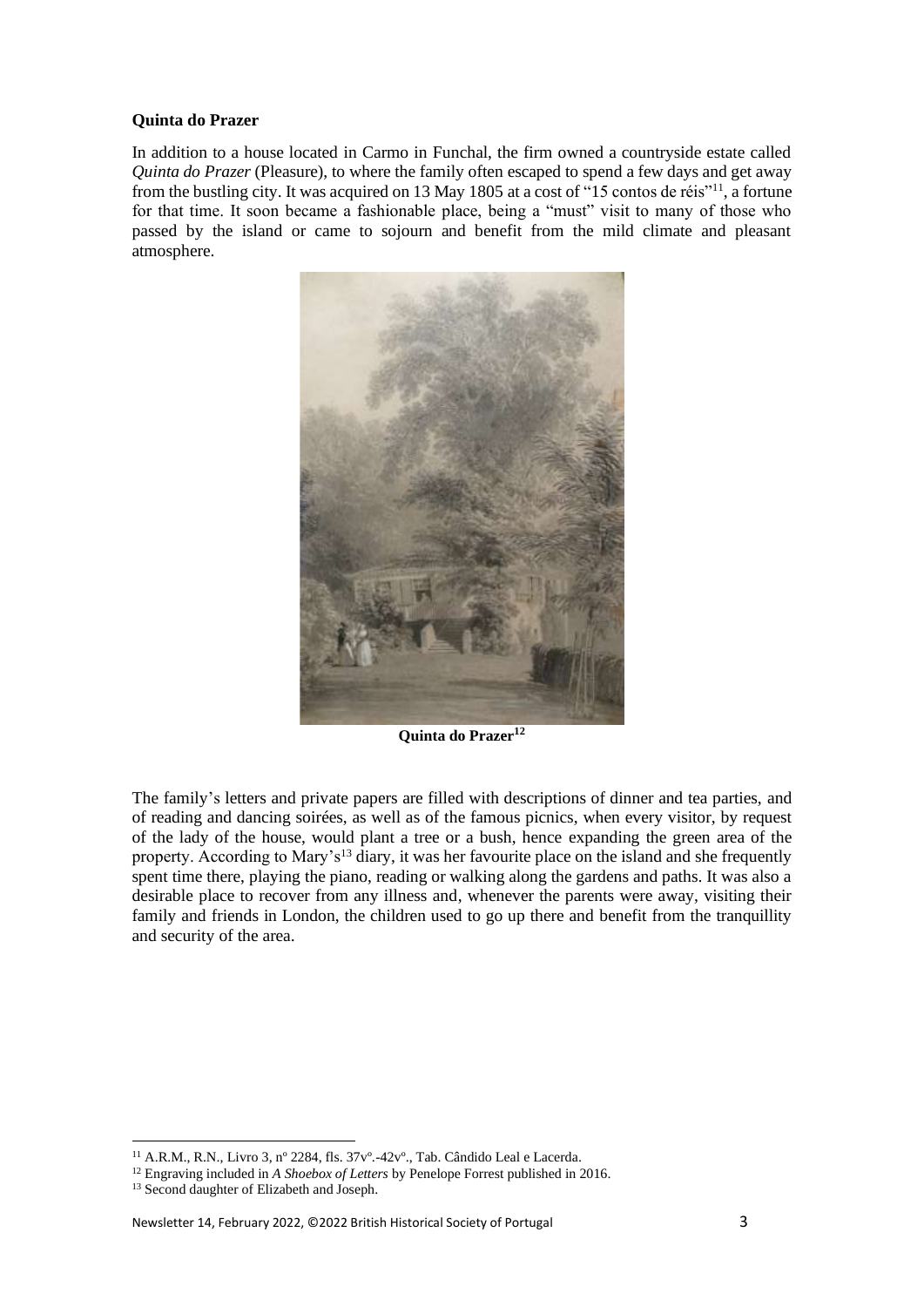

**Quinta do Prazer, 1806<sup>14</sup>**

## **The Phelps as benefactors**

Due to their prominent position in Funchal society, Joseph and Elizabeth Phelps were frequently asked for advice and help and they opened their door to everyone in need. As major benefactors they often gave money to the restoration or embellishment of churches, chapels and other buildings, and to the construction of new buildings that would offer services previously unavailable. Frequently they offered food and clothes to the poor, both in Madeira and elsewhere. In 1846, during a cholera outbreak in Funchal, the whole family got involved in providing assistance and Charles Phelps, Joseph's youngest son, became the treasurer, collecting funds inside and outside Madeira.



**Elizabeth Phelps and Joseph Phelps<sup>15</sup>**

<sup>14</sup> Watercolour included in *A Shoebox of Letters* by Penelope Forrest, 2016. The original belongs to the Frederico de Freitas Museum in Funchal.

<sup>&</sup>lt;sup>15</sup> Lambeth Archives, London. It seems likely that the "Elizabeth" in the photograph is the daughter of Joseph, not his wife.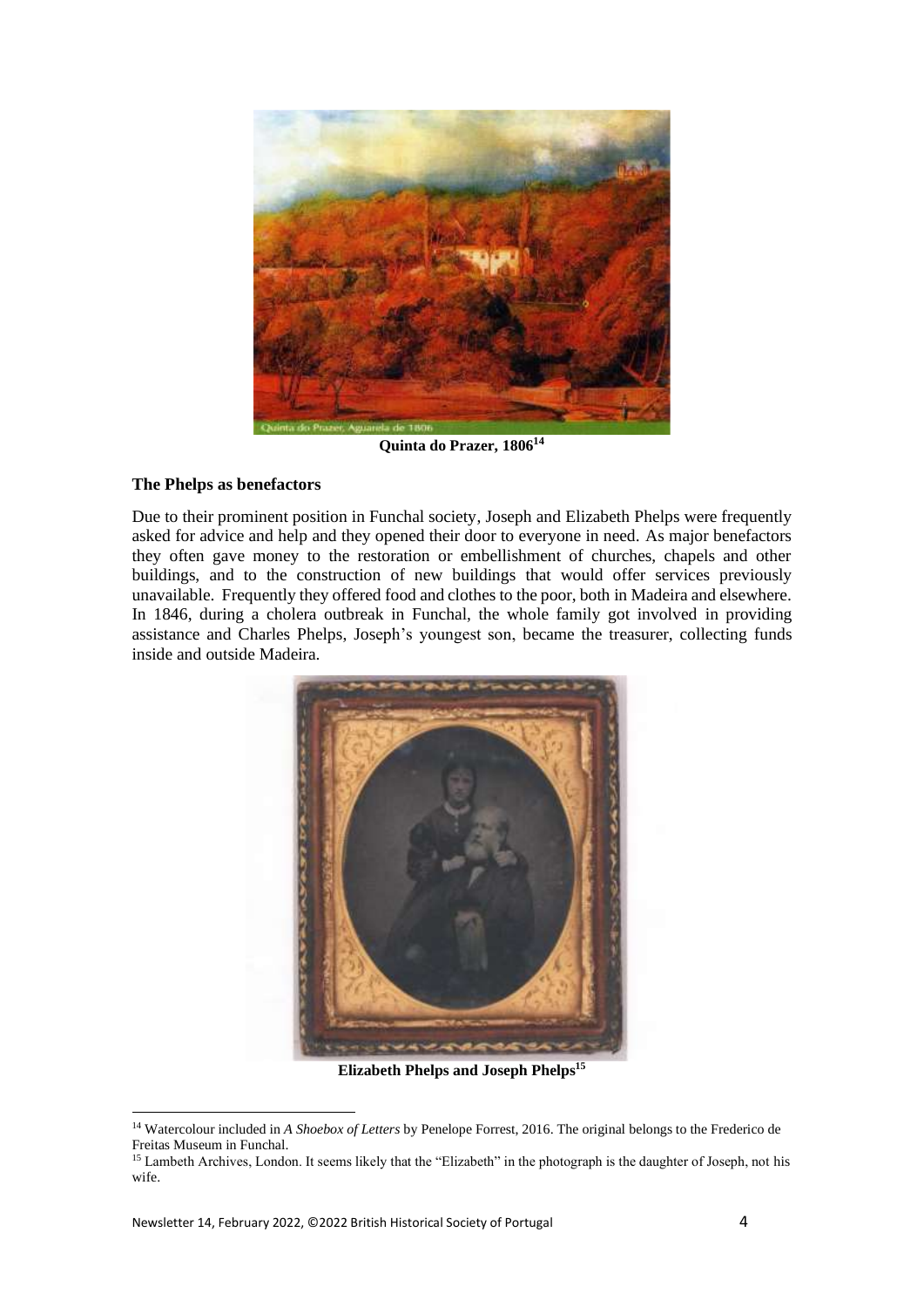The couple's most distinguished contribution to develop and modernize the island was by improving education. Joseph established a school for boys, which followed the Monitorial System.16,17 Elizabeth, until she left Madeira in 1860, dedicated herself to the Lancasterian School for girls<sup>18</sup>, which she managed with outstanding success, teaching girls how to read and write and also how to become good housewives, by providing sewing and embroidery lessons.

Both schools relied on the supervision of associated members, who not only administered and collected funds from friends and visitors but also visited the premises and checked the students' health and hygienic condition every week. There was also direct connection with the British and Foreign School Society<sup>19</sup> in London, which received regular reports and also contributed with money and by sending books and other school material. The 1840 report to the Society, for instance, mentioned that there were 130 girls attending school, praising the level and proficiency of the teachers. As a curiosity, we can add that the Bible that circulated in the Phelps' school, which was sent by the Bible Society, was printed at John Dickinson's paper factory, that is, Elizabeth Phelps's eldest brother. There was also a library with varied books offered by the Duke of Leuchtenberg,<sup>20</sup> and there were other benefactors such as Queen Adelaide<sup>21</sup> and the German, Ida Saxe-Weimar.

Other members of the family were as prominent as Elizabeth and Joseph. The role of their eldest daughter, Elizabeth, known as Bella, in developing and promoting embroidery in Madeira is remarkable. It is said that after observing the skills of the women and girls, Bella decided to establish an embroidery school where she improved the patterns and modernised the methods, while importing materials, such as linen and threads, from England. She then had the embroidery sets sent to London and, with the help of her sister, Kitty,<sup>22</sup> and of Lady Marion Alford<sup>23</sup>, who had contact with the Royal School of Needlework, the works were admired and soon the requests increased, leading, in the long run, to a very industrious and profitable activity – the Madeira Embroidery.



**Pattern by Elizabeth Phelps** <sup>24</sup>

<sup>18</sup> It was named *Senhoras do Funchal Associadas* and its regulations were approved on 21 December 1821.

 $\begin{array}{c} \hline \end{array}$ 

<sup>16</sup> [https://en.wikipedia.org/wiki/Monitorial\\_System](https://en.wikipedia.org/wiki/Monitorial_System)

<sup>17</sup> The school was known as the *Associação Funchalense para o Ensino Mútuo* and opened in 1819.

<sup>&</sup>lt;sup>19</sup> [https://en.wikipedia.org/wiki/British\\_and\\_Foreign\\_School\\_Society](https://en.wikipedia.org/wiki/British_and_Foreign_School_Society)

<sup>&</sup>lt;sup>20</sup> Eugène Rose de [Beauharnais](https://en.wikipedia.org/wiki/Beauharnais), born in Paris on 3 September 1781, to the noble Beauharnais family, the son of Viscount [Alexandre de Beauharnais](https://en.wikipedia.org/wiki/Alexandre_de_Beauharnais) and Josephine Tascher de la Pagerie.

<sup>21</sup> Adelaide of Saxe-Meiningen (Adelaide Amelia Louise Theresa Caroline; 13 August 1792 – 2 December 1849) was [Queen of the United Kingdom](https://en.wikipedia.org/wiki/List_of_British_royal_consorts) and [Hanover](https://en.wikipedia.org/wiki/Kingdom_of_Hanover) from 26 June 1830 to 20 June 1837 as the wife of [King William IV.](https://en.wikipedia.org/wiki/King_William_IV) <sup>22</sup> Elizabeth and Joseph's daughter Anne was married to Robert Bayman and known in the family by the nickname Kitty.

<sup>23</sup> She was the author of the book "*Needlework as Art*" published in 1886 and she was the vice-president of the Royal School of Needlework, established by the Princess Christian of Schleswig- Holstein, former Princess Helena, daughter of Queen Victoria.

<sup>24</sup> Simon Phelps, private collection. Simon Phelps lives at *Quinta Choupana* in the outskirts of Funchal and his mother was Greta Monica Phelps Figueira.